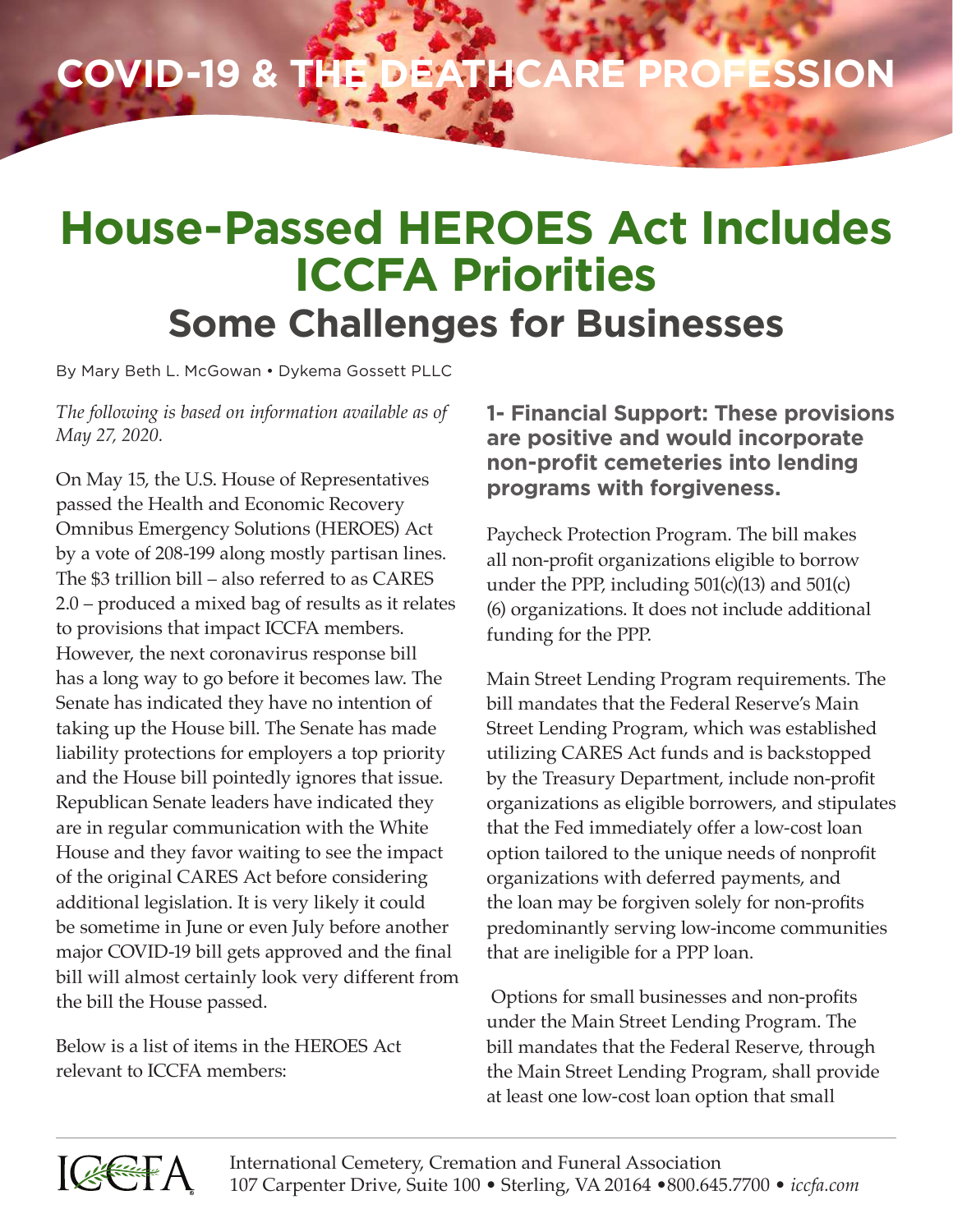businesses and small non-profits are eligible for that does not have a minimum loan size, overriding the current \$500,000 minimum loan size to participate in the program.

#### **2- Heroes Fund: The bill creates a \$190 million Heroes Fund that would provide essential workers, including deathcare, with hazard pay during the pandemic.**

The definition of "essential worker" has 33 categories including one for mortuary, funeral, cremation, burial, cemetery and related services. The Heroes Fund is established within the Department of Treasury as a grant program where essential work employers can apply for grants to pay essential workers \$13 per hour premium pay on top of regular wages. Essential workers are eligible for up to \$10,000 each for work performed from January 27, 2020 until 60 days after the last day of the COVID–19 Public Health Emergency. If an essential worker develops symptoms of COVID-19 and dies, the worker's next of kin receives the remainder of the premium pay as a lump sum. Employer grants can cover the entire cost of premium pay, including employer payroll taxes for premium pay. Employer payroll taxes include the employer portion of Medicare Hospital Insurance tax, federal unemployment tax, and state and local employment taxes. Unused funds must be returned to the Treasury.

#### **3- Unemployment Insurance Extension.**

The bill extends the \$600 per week unemployment insurance expansion from the CARES Act through January 2021.

#### **4- Employment/Workplace Provisions: These provisions would put more onerous requirements on**

**employers, including those with under 50 employees and non-profits, and take away the health care and first responder waivers granted by DOL in guidance related to the Families First Coronavirus Response Act.**

**OSHA Emergency Temporary and Permanent Standards.** The bill requires OSHA to issue an emergency temporary standard (ETS) within 7 days of enactment to protect health care and other workers at occupational risk of exposure to COVID-19. The ETS:

- Requires employers to develop and implement a comprehensive infectious disease exposure control plan to protect workers from exposure to the SARS-CoV-2 virus that causes COVID-19.
- Requires employers to comply with existing OSHA recordkeeping regulations.
- Prohibits employers from retaliating against workers for reporting or publicizing health and safety hazards, or for using their own more protective personal protective equipment if not provided by the employer.

#### **Employee Eligibility and Employer**

**Clarification.** The bill temporarily suspends, until December 31, 2022, the current 1,250 hour eligibility requirement and reduces the tenure eligibility requirement from 12 months to 90 days under non-emergency Family and Medical Leave Act (FMLA). This will ensure rampant unemployment and furloughs do not leave workers unable to qualify for FMLA benefits in the near future. This section also clarifies that public agencies are covered under the Family and Medical Leave Act of 1993, regardless of the number of employees.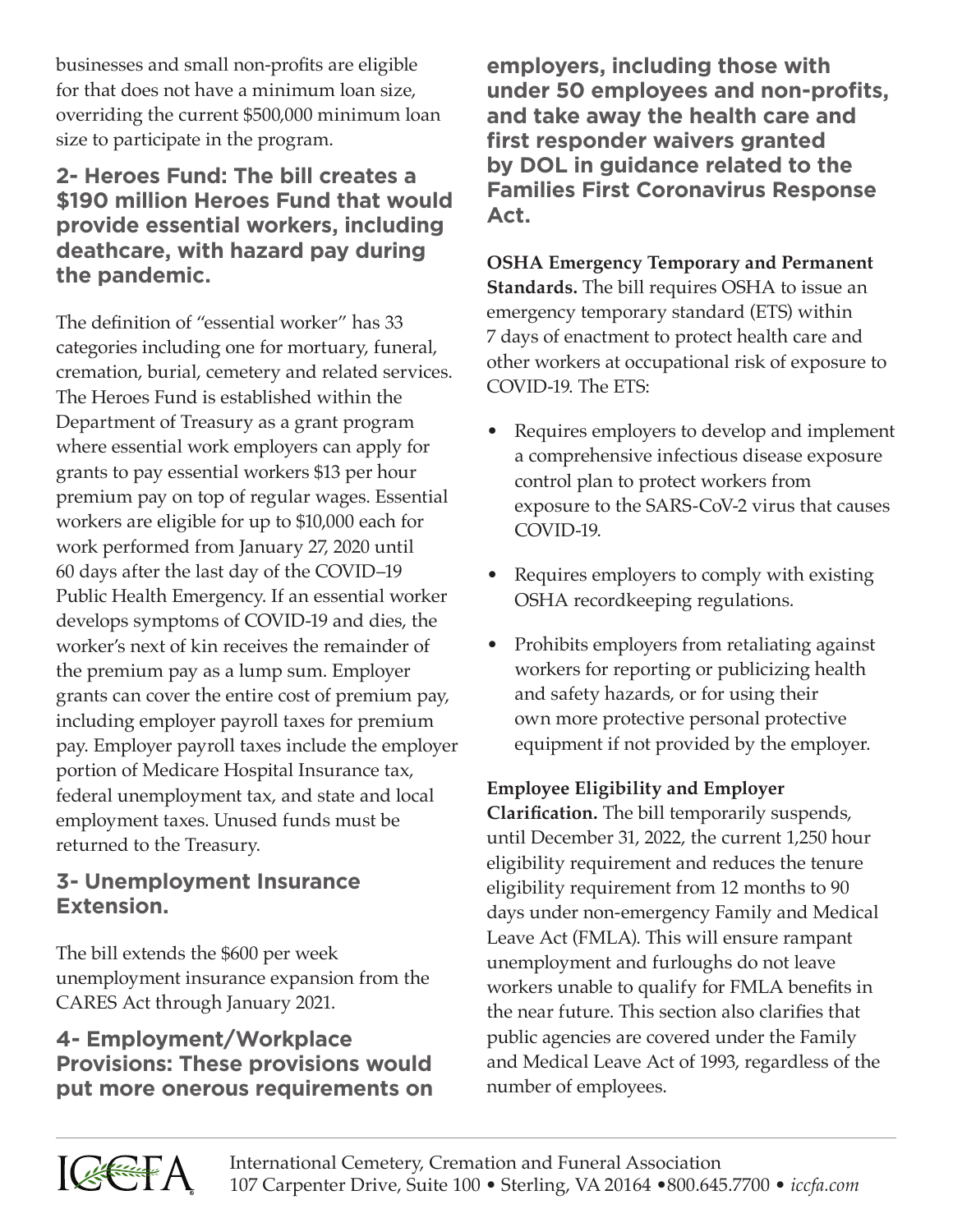**Emergency Leave Extension.** The bill extends the availability of Emergency Family and Medical Leave benefits from December 31, 2020 to December 31, 2021.

**Emergency Leave Definitions.** The bill provides private sector and public sector employees who have been on the job for at least 30 calendar days with the right take up to 12 weeks of jobprotected paid leave under the Family and Medical Leave Act, regardless of the size of their employers. It also states that employees can take this leave to: (1) self-isolate because they were diagnosed with COVID-19, (2) obtain a medical diagnosis or to care for symptoms of COVID-19, (3) comply with a recommendation or order to self-isolate because physical presence at work would jeopardize the health of the employee, other employees, or a person in the employee's household, (4) care for a family member who is self-isolating, (5) care for a child whose school has closed or child care provider is unavailable due to COVID-19, or (6) care for a family member who is individual with a disability or senior citizen whose place of care or direct care provider is unavailable.

**Regulatory Authorities.** This section removes the Secretary of Labor's authority to issue regulations, authorized under Families First Coronavirus Response Act, to exempt employees of businesses with fewer than 50 employees, or to issue regulations to exempt health care providers and emergency responders from the right to paid leave. Any regulations that have been issued under that previous authority shall have no effect.

**Paid Sick Time Requirement.** The bill allows eligible employees to use paid sick leave for the uses allowed under the emergency FMLA (see above). For each 12-month period, entitles eligible full-time employees to two workweeks (80 hours) of emergency paid sick leave. For each 12-month period, eligible part-time employees are entitled to the hours of emergency paid sick leave that equals the typical number of hours that they work in a typical two-week period.

- Ensures employees receive emergency paid sick leave in addition to any existing employer-provided paid leave.
- Clarifies that employees can take leave intermittently or on a reduced work schedule, regardless of a previous agreement between an employer and employee.
- Allows employers to require requests for paid sick leave to be supported by basic documentation, but not before 7 days after the employee has returned to work.
- Requires employees to provide their employers with notice of need to take leave as soon as is practicable.
- Clarifies that full emergency paid sick leave is available to employees where they begin employment with a new employer.
- Requires employers to restore employees to their positions after returning from paid sick leave.

**Sunset.** The bill extends the availability of emergency paid sick leave from December 31, 2020 to December 31, 2021.

**Definitions.** The bill eliminates the large employer exemption and clarifies that nonprofit organizations are covered employers. This section ensures that full-time and part-time employees earn full wage replacement (up to \$511 per day) for all emergency paid sick leave uses.